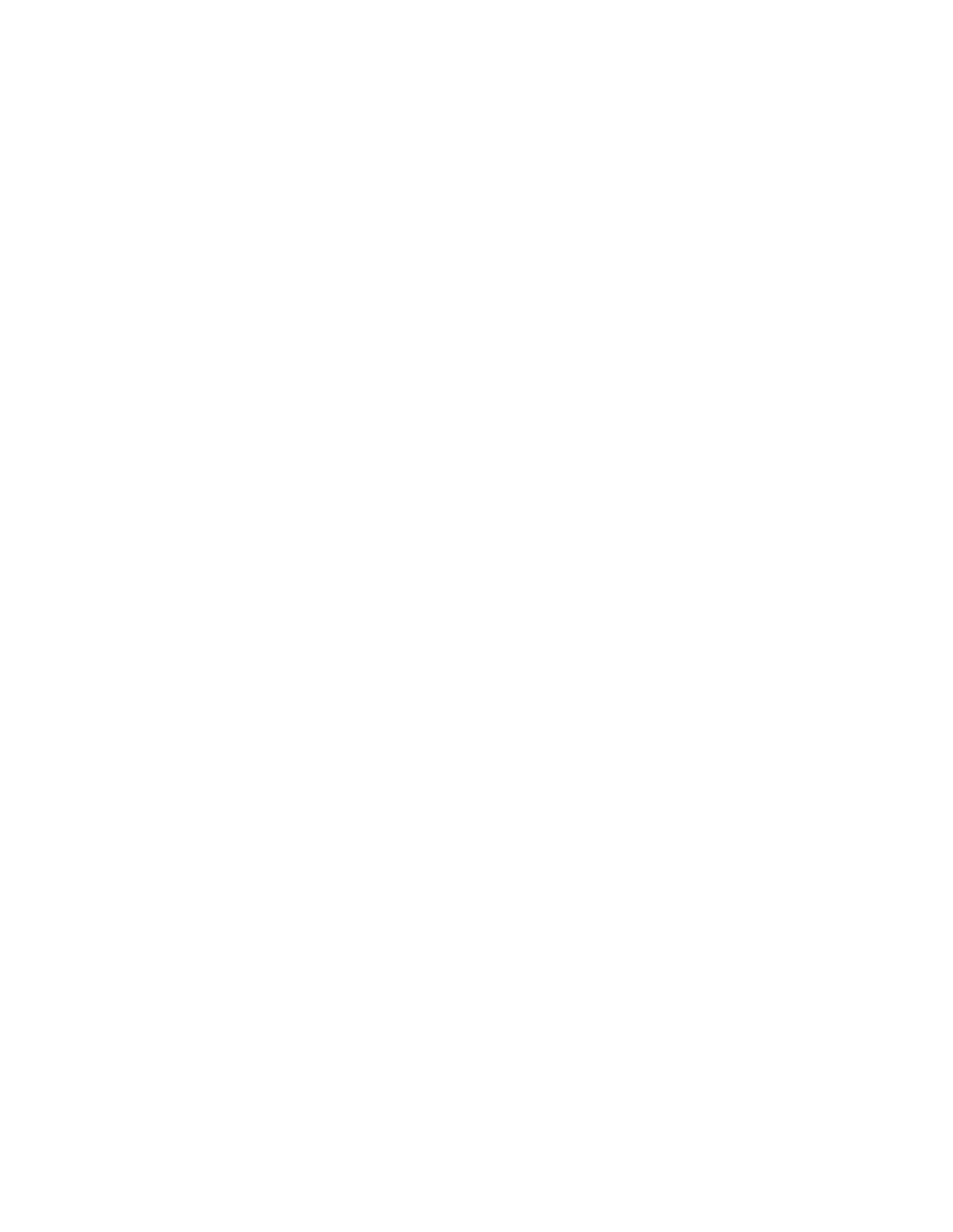## **Summary**

On June 28, 2016, the City of Calgary voluntarily reported a privacy breach to the Office of the Information and Privacy Commissioner (OIPC) under the *Freedom of Information and Protection of Privacy Act* (FOIP Act). The City of Calgary also notified individuals affected by the breach on or around August 15, 2016.

Upon being notified, seven affected individuals submitted privacy complaints to the OIPC. Rather than investigate each complaint individually, the Commissioner opened an investigation on her own motion to address the concerns raised by the complainants.

The City of Calgary reported that the breach occurred when an employee, who was "seeking technical assistance from a close contact" on two different job assignments, disclosed spreadsheets containing personal information without authorization. The recipient was an employee with another municipality. The spreadsheets were emailed to the recipient's work and personal email addresses and contained information on occupational health and safety incidents the City of Calgary reported to the Workers' Compensation Board (WCB) between 2012 and 2016, concerning 3,123 City of Calgary employees.

The investigation found, and the City of Calgary acknowledged, that sending the emails and attachments to the "close contact" constituted an unauthorized disclosure in contravention of Part 2 of the FOIP Act.

The investigation also found that the City of Calgary's physical and technical safeguards are typical of what public bodies generally implement. However, a breach response protocol had not been formally established as an administrative safeguard at the time of this incident. The City of Calgary indicated that "…the plan is to develop a process for future breaches".

The investigation recommended that the City of Calgary complete its work to develop and communicate a breach response protocol to all staff.

Considering the concerns raised by some of the affected individuals in their complaints to the OIPC, the investigation also reviewed the City of Calgary's breach response.

The review found the City of Calgary followed the four key steps in responding to a breach, as set out in the OIPC's *Key Steps in Responding to Privacy Breaches* guidance document:

- 1. The City of Calgary's actions to contain the breach were timely and appropriate in the circumstances. The recipient and the recipient's employer confirmed all documents were deleted and not disclosed further.
- 2. The City of Calgary made a reasonable assessment of the risks to affected individuals.
- 3. The City of Calgary made a decision to notify, and directly notified affected individuals through registered mail, as well as indirectly through other means (e.g. news release).
- 4. Since the incident occurred, and during this investigation, the City of Calgary took preventative steps to reduce the risk of a reoccurrence.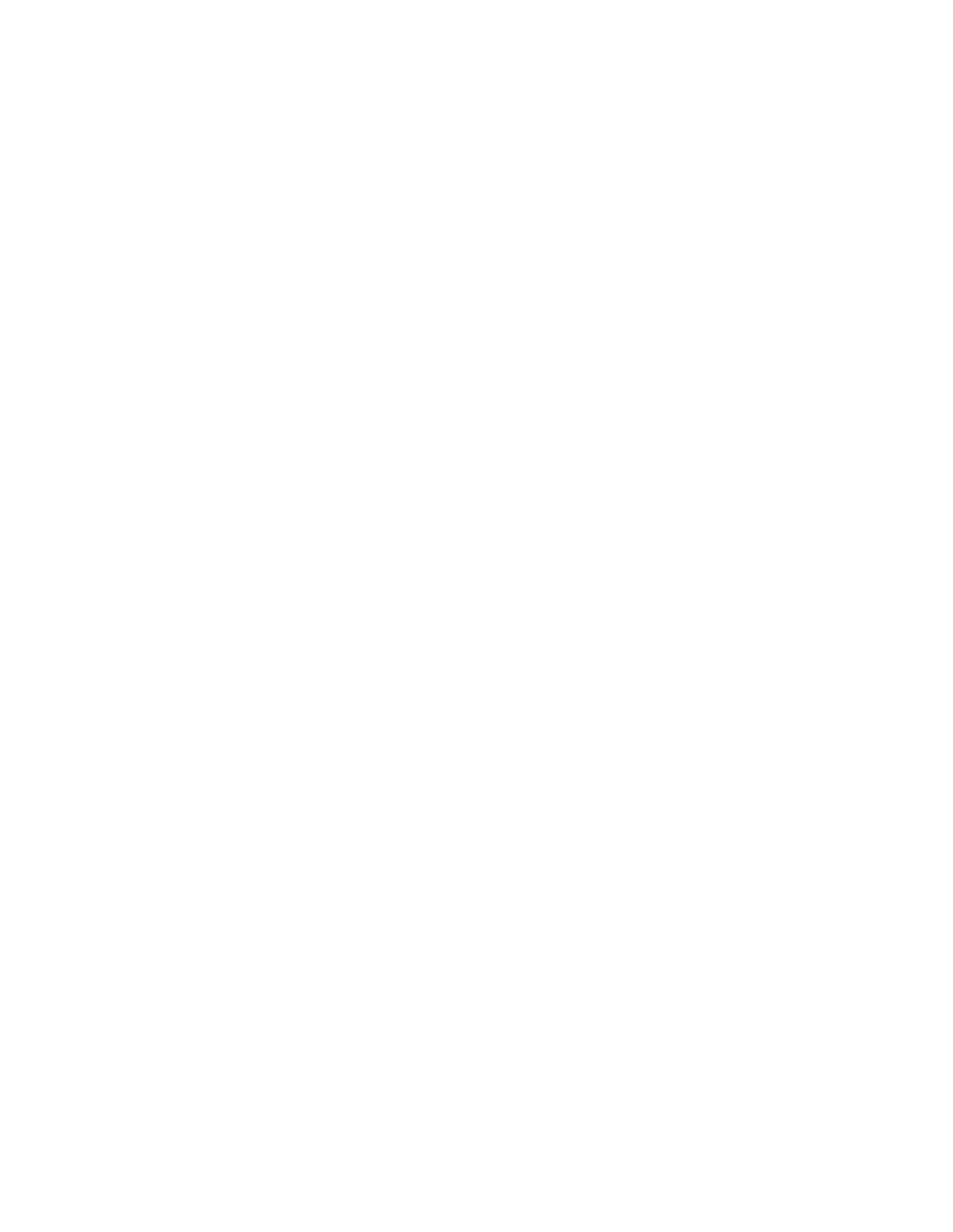## **Table of Contents**

| Issue 1: Did the Public Body disclose personal information in compliance with Part 2 of the FOIP Act? 9                                                                                          |
|--------------------------------------------------------------------------------------------------------------------------------------------------------------------------------------------------|
| Issue 2: Did the Public Body protect personal information by making reasonable security<br>arrangements against such risks as unauthorized access, collection, use, disclosure or destruction as |
|                                                                                                                                                                                                  |
|                                                                                                                                                                                                  |
|                                                                                                                                                                                                  |
|                                                                                                                                                                                                  |
|                                                                                                                                                                                                  |
|                                                                                                                                                                                                  |

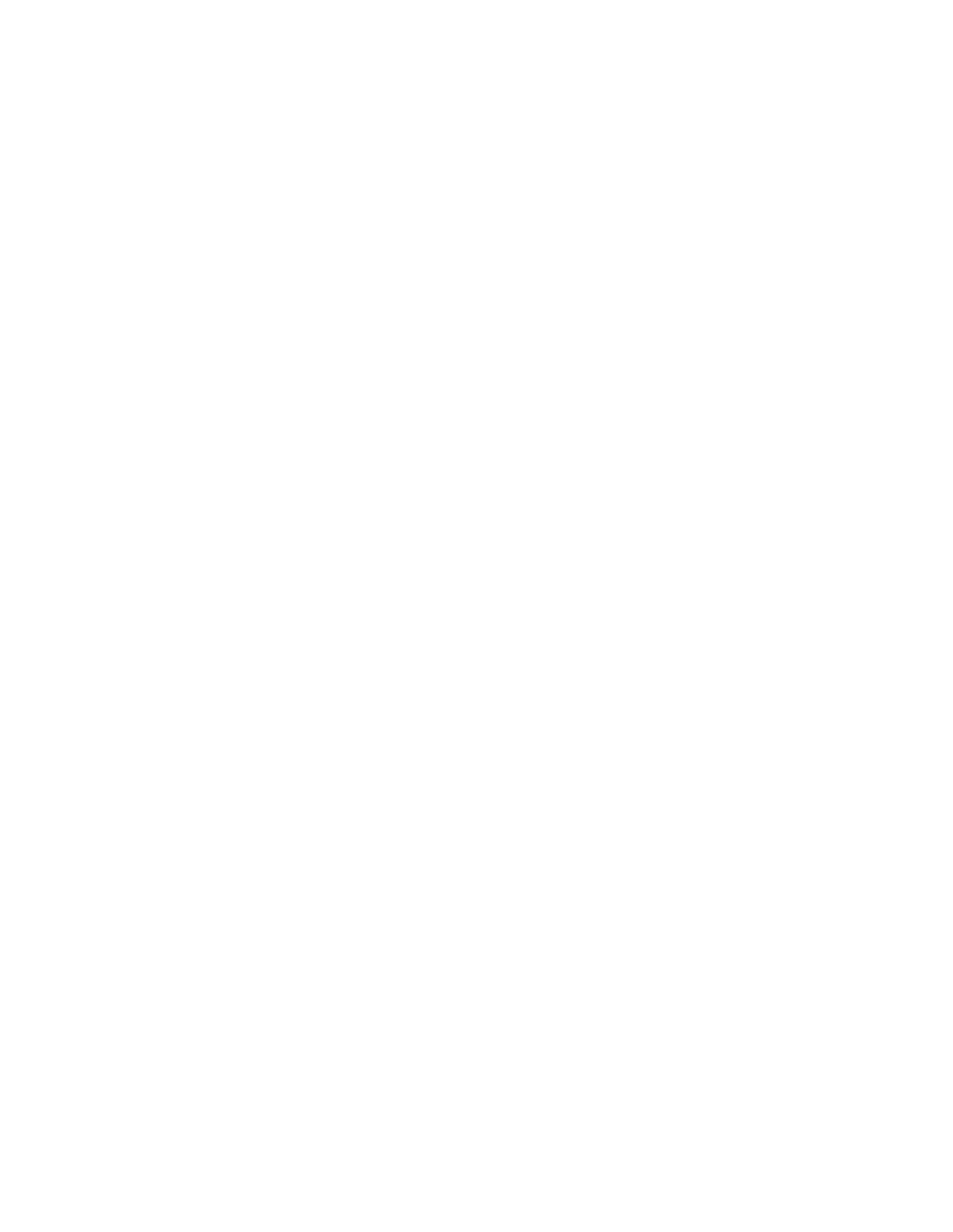## <span id="page-6-0"></span>**Background**

- [1] On June 28, 2016, the Office of the Information and Privacy Commissioner (OIPC) received a report from the City of Calgary (the Public Body) about a possible breach of the *Freedom of Information and Protection of Privacy Act* (FOIP Act). The Public Body reported that an employee (the Employee) disclosed information about workplace injury claims to an employee of another municipality (the Recipient). On July 19, 2016, the OIPC opened a file to review the City of Calgary's breach report.
- [2] On or around August 15, 2016, as part of its response to the breach, the Public Body wrote to affected individuals to advise them about the "Information Disclosure". Among other things, the letter said, "The City has informed and is working with the [OIPC] on this matter." The Public Body provided contact information should any affected individuals "wish to register a formal complaint with the OIPC".
- [3] After receiving the Public Body's letter, a number of individuals submitted written complaints to the OIPC. These individuals generally said they were complaining that their personal information had been disclosed in contravention of Alberta's privacy laws. In addition, some complainants expressed concerns regarding the Public Body's handling of the breach (e.g. "if 'low risk' why all the fuss" and "the City was not overly forthcoming with the exact information shared and where it was sent").
- [4] In total, the OIPC received seven written complaints from affected individuals. Rather than investigate each complaint individually, the Commissioner decided to open a single investigation on her own motion, pursuant to section 53(1)(a) of the FOIP Act, to address the concerns raised by the complainants. The investigation was opened on September 21, 2016.
- [5] The Public Body was advised that the issues for the investigation were as follows:
	- Did the Public Body disclose personal information in compliance with Part 2 of the FOIP Act?
	- Did the Public Body protect personal information by making reasonable security arrangements against such risks as unauthorized access, collection, use, disclosure or destruction as required under section 38 of the FOIP Act?
- [6] The file was initially assigned to another investigator and was subsequently transferred to me. This report sets out my findings and recommendations.

## <span id="page-6-1"></span>**Jurisdiction**

[7] The FOIP Act applies to all records in the custody or under the control of a public body. The definition of "public body" includes "a local public body" (section 1(p)(vii)). A local public body includes "a local government body" (section 1(j)(iii)). A local government body includes "a municipality as defined in the *Municipal Government Act"* (section 1(i)(i)).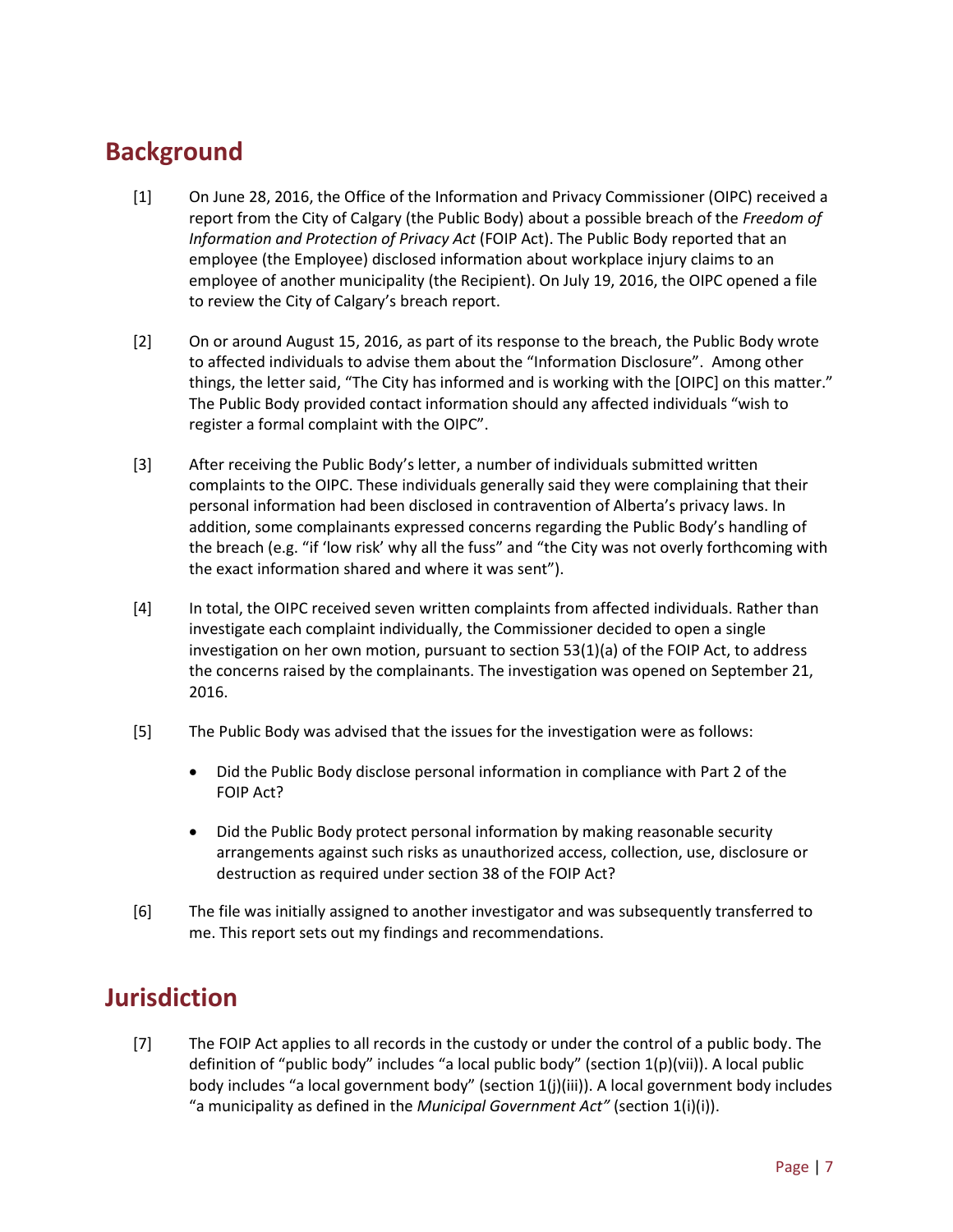- [8] The City of Calgary is a municipality as defined in the *Municipal Government Act* and is therefore a public body subject to the provisions of the FOIP Act.
- [9] Section 1(n) of the FOIP Act defines "personal information" as follows:

(n) "personal information" means recorded information about an identifiable individual, including

- (i) the individual's name, home or business address or home or business telephone number
- … (iv) an identifying number, symbol or other particular assigned to the individual, …
- (vi) information about the individual's health and health care history, including information about a physical or mental disability,
- (vii) information about the individual's educational, financial, employment or criminal history, including criminal records where a pardon has been given
- [10] The breach involves emails sent by the Employee of the Public Body to an employee of another municipality. Documents attached to these emails included information related to occupational health and safety incidents the Public Body reported to the Workers' Compensation Board (WCB) between 2012 and 2016, concerning 3,123 employees of the Public Body.
- [11] The Public Body provided me with copies of the emails and spreadsheet attachments, which contained the following information:
	- name of employee,
	- employee ID,
	- Public Body's WCB account number,
	- business unit and division,
	- description of the employee's occupation,
	- WCB claim numbers,
	- date of incident,
	- brief description of the incident,
	- nature of the injury,
	- body part injured,
	- type (medical, aid or time loss claim),
	- status of WCB claim (accepted or denied by WCB),
	- costs associated with the claim,
	- days lost from work, and
	- modified work offered.
- [12] This information is recorded information about identifiable individuals, and reveals part of their employment history with the Public Body, as well as details about their health care history. The information qualifies as "personal information" under section 1(n) of the FOIP Act.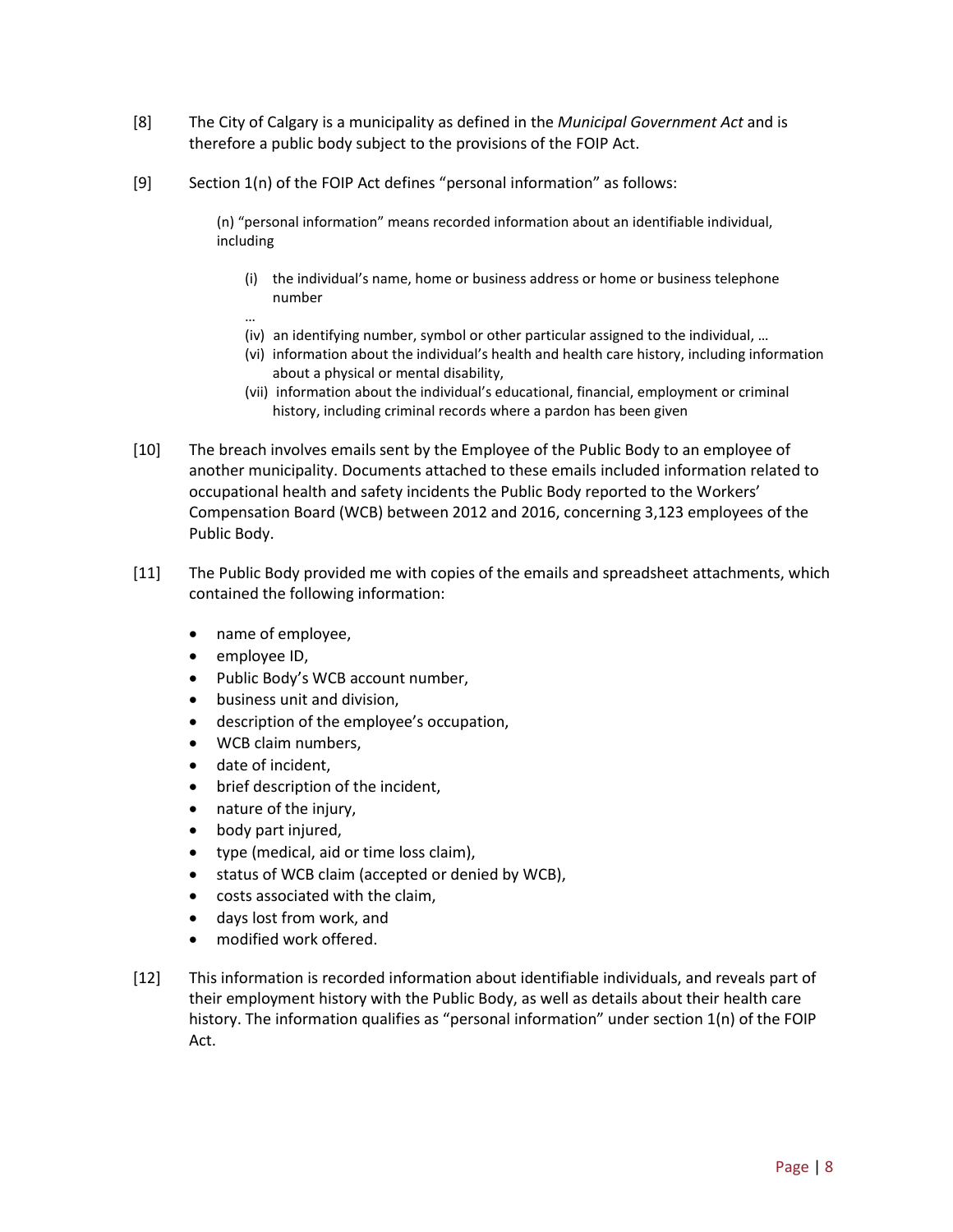## <span id="page-8-0"></span>**Issues**

- [13] The following issues were identified for this investigation:
	- Did the Public Body disclose personal information in compliance with Part 2 of the FOIP Act?
	- Did the Public Body protect personal information by making reasonable security arrangements against such risks as unauthorized access, collection, use, disclosure or destruction as required under section 38 of the FOIP Act?
- [14] Because some of the individuals who submitted complaints to the OIPC raised concerns about the Public Body's handling of the breach, I also reviewed the Public Body's breach response.

## <span id="page-8-1"></span>**Methodology**

[15] As part of my investigation, I reviewed documentation provided to me by the Public Body, including the original report of the breach to the OIPC and follow-up correspondence, the emails and attachments at issue, the Public Body's responses to questions I asked, information about the role and responsibilities and relevant employment information of the Employee who sent the emails, as well as the Public Body's policies and procedures.

## <span id="page-8-2"></span>**Analysis and Findings**

### <span id="page-8-3"></span>Issue 1: Did the Public Body disclose personal information in compliance with Part 2 of the FOIP Act?

- [16] Part 2 of the FOIP Act deals with protection of privacy, including use and disclosure of personal information by public bodies. Section 40 of the FOIP Act is found in Part 2, and sets out the circumstances in which a public body is authorized to disclose personal information.
- [17] In this case, the Employee used his work-provided email account to send emails with attached personal information to an unauthorized recipient at another municipality.
- [18] With respect to the Employee's access to and use of the personal information at issue, the Public Body reported that:

[The Public Body employee] had legitimate business need to access this material. Staff in this role are required to access and audit the WCB records of all claims for all employees in the Corporation to ensure accuracy and timelines of provided reporting to WCB.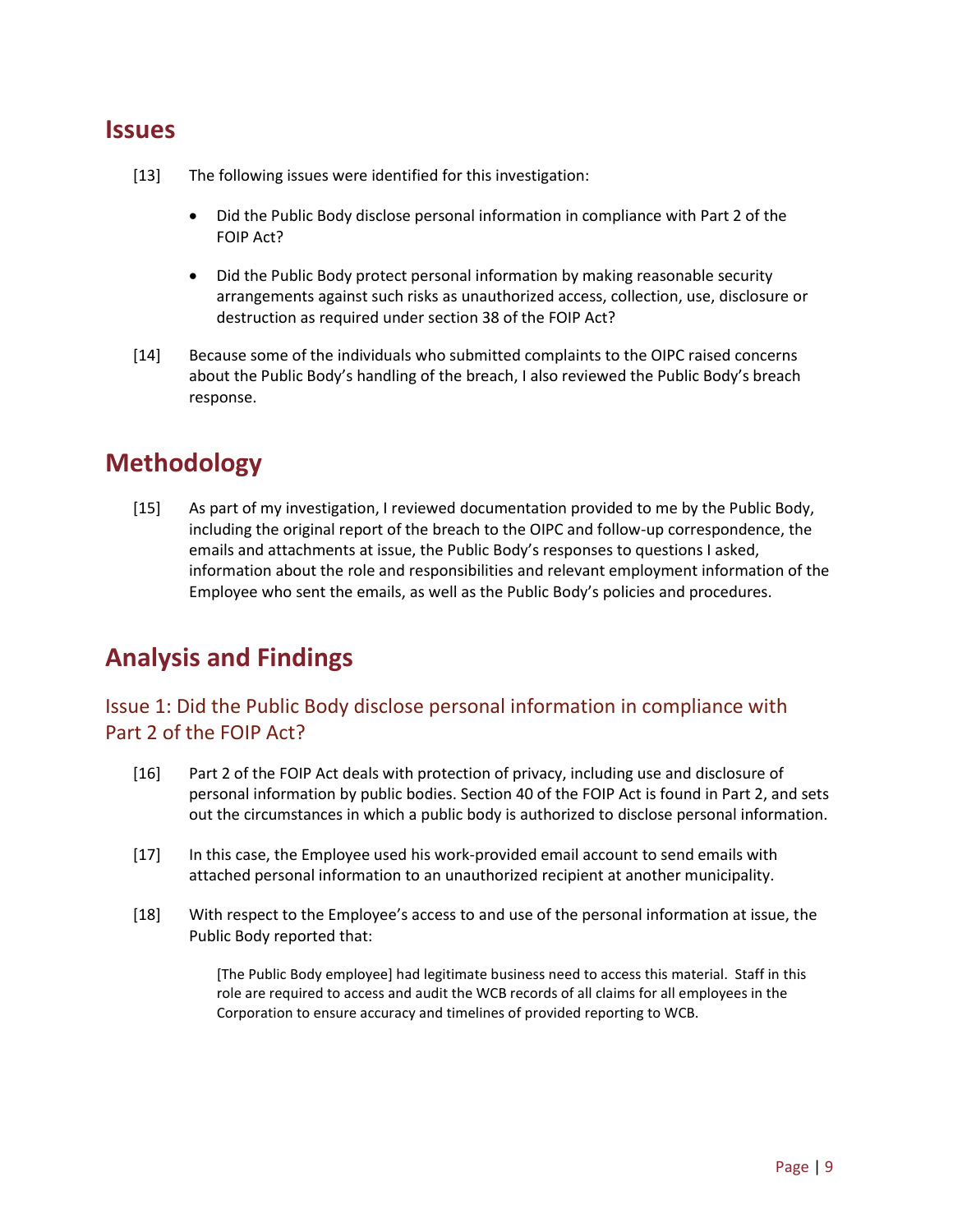#### [19] Further:

The use of this material was for two unique but similar assignments:

**Assignment 1- June 14, 2016:** Employee was asked to compare the excel spreadsheet with the pdf files using the WCB claim number. The employee was to confirm column Q on the spreadsheet using the pdf files as the data authority. All changes were to be highlighted in yellow.

**Assignment 2 – June 15, 2016:** The employee was asked to verify which of the files on the spreadsheets were files where the other party was at fault. The task required the employee to compare the spreadsheet data against a corporate internal database. The employee chose to add a column to the spreadsheet to complete that verification.

- [20] In completing these assignments, the Employee sent emails to the Recipient's work and personal email address (June 14, 2016), and then to the Recipient's work email address (June 15, 2016), disclosing the personal information at issue in attachments to the emails.
- [21] I reviewed copies of the email exchanges between the Employee and the Recipient as well as the attached documents. The emails and attachments are clearly intended to request assistance in completing the two assignments described above; specifically, the Employee asked how to compare the various sources of information and update the spreadsheets accordingly.
- [22] I asked the Public Body if it was correct that the Public Body "…considered the disclosure of the information at issue an unauthorized disclosure of personal information, meaning that it was not allowed under section 40 of the FOIP Act[?]". The Public Body confirmed that sending the emails and attachments constituted an unauthorized disclosure.

### **Finding**

- [23] The copies of the emails and attachments provided to me by the Public Body support the finding that the email correspondence between the Employee and the Recipient contained personal information, and was an unauthorized disclosure of personal information, in contravention of section 40 of the FOIP Act.
- <span id="page-9-0"></span>[24] Since the Employee was working for the Public Body at the time he sent the emails, I find that the Public Body disclosed personal information in contravention of Part 2 of the FOIP Act.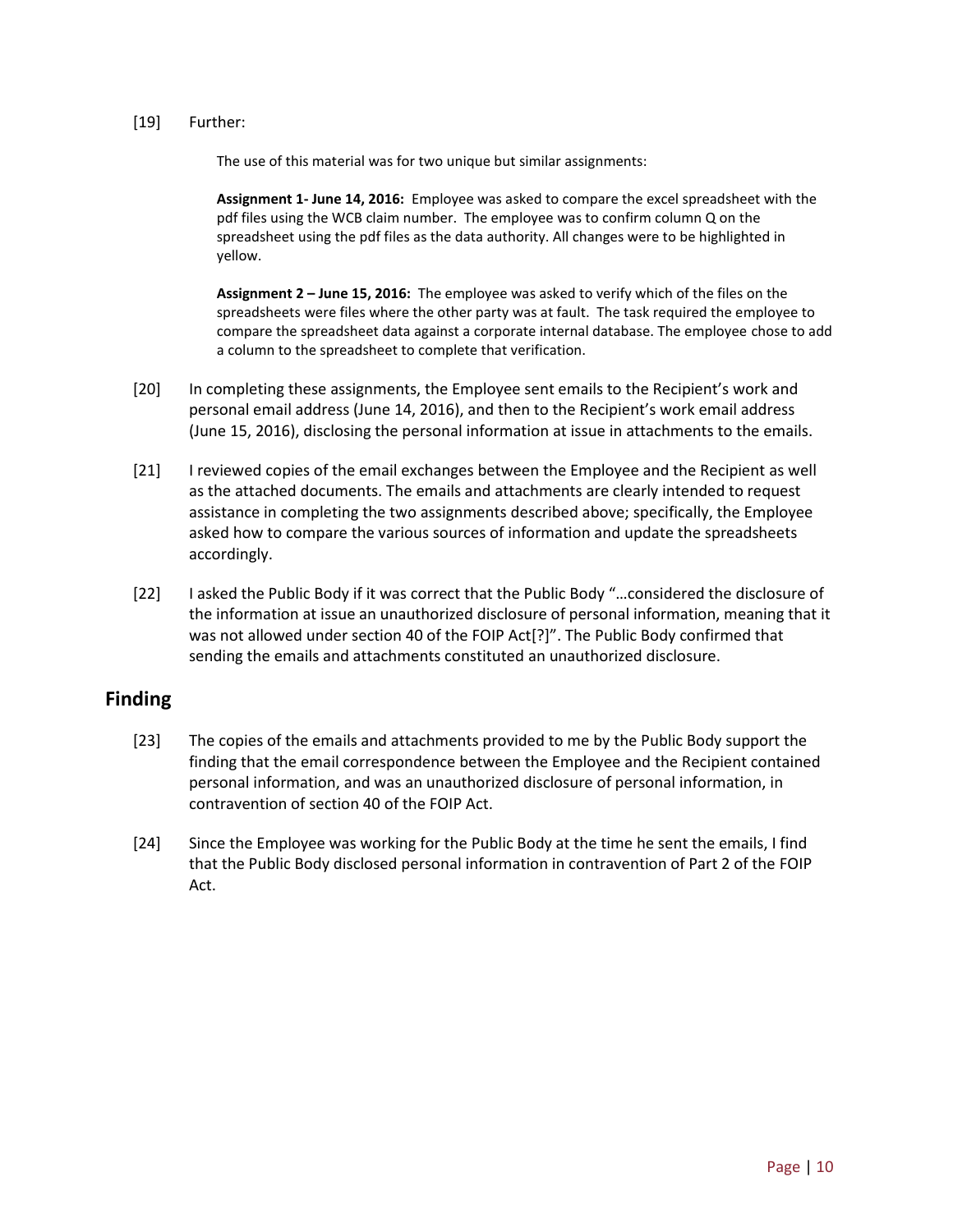Issue 2: Did the Public Body protect personal information by making reasonable security arrangements against such risks as unauthorized access, collection, use, disclosure or destruction as required under section 38 of the FOIP Act?

[25] Public bodies subject to the FOIP Act have a duty to protect personal information. Section 38 of the FOIP Act reads:

> The head of a public body must protect personal information by making reasonable security arrangements against such risks as unauthorized access, collection, use, disclosure or destruction.

- [26] Section 38 requires public bodies to make reasonable security arrangements to protect personal information against a number of risks, including unauthorized access and disclosure. Safeguards must be reasonable; they do not need to be perfect. Unauthorized use and disclosure of personal information may still occur even when reasonable security arrangements have been implemented.
- [27] The OIPC has consistently urged all entities subject to Alberta's privacy laws to implement three layers of safeguards: physical, administrative and technical (see OIPC Investigation Reports P2006-IR-005, H2006-IR-002, H2007-IR-002 and F2013-IR-01, for example). 1
- [28] In order to assess the Public Body's compliance with the requirements under section 38 of the FOIP Act, I asked the Public Body to provide me with evidence concerning its administrative, technical and physical security arrangements relevant to this incident.

#### *Administrative Safeguards*

 $\overline{\phantom{a}}$ 

- [29] Administrative safeguards typically include policies and procedures, confidentiality oaths, and training. In this case, the Public Body reported that it "…has implemented policies and procedures that guide the protection and handling of information and the secure use of technology". The Public Body provided me with copies of relevant policies and procedures, including the "Acceptable Use of City Technology Resources" and "Information Security Classification and Control" policies and procedures.<sup>2</sup>
- [30] Notably, the Public Body did not provide a copy of a breach response protocol. Instead, the Public Body reported that, as a result of this incident and in order to ensure a robust response, "…the plan is to develop a process for future breaches".
- [31] The Public Body also described its "On-boarding Process for new or transferred employee[s]" and provided me with copies of forms completed by the Employee at the time of hire.
- [32] The Public Body's "General Confidentiality and Privacy Acknowledgement" form addresses confidentiality requirements for employees of the Public Body, and sets the expectation that

<sup>&</sup>lt;sup>1</sup> OIPC investigation reports are available at https://www.oipc.ab.ca/decisions/investigation-reports.aspx.  $2$  The Public Body has also made these policies and procedures publicly available at [https://www.calgary.ca/CA/cmo/Pages/General-Administration-Policies.aspx.](https://www.calgary.ca/CA/cmo/Pages/General-Administration-Policies.aspx)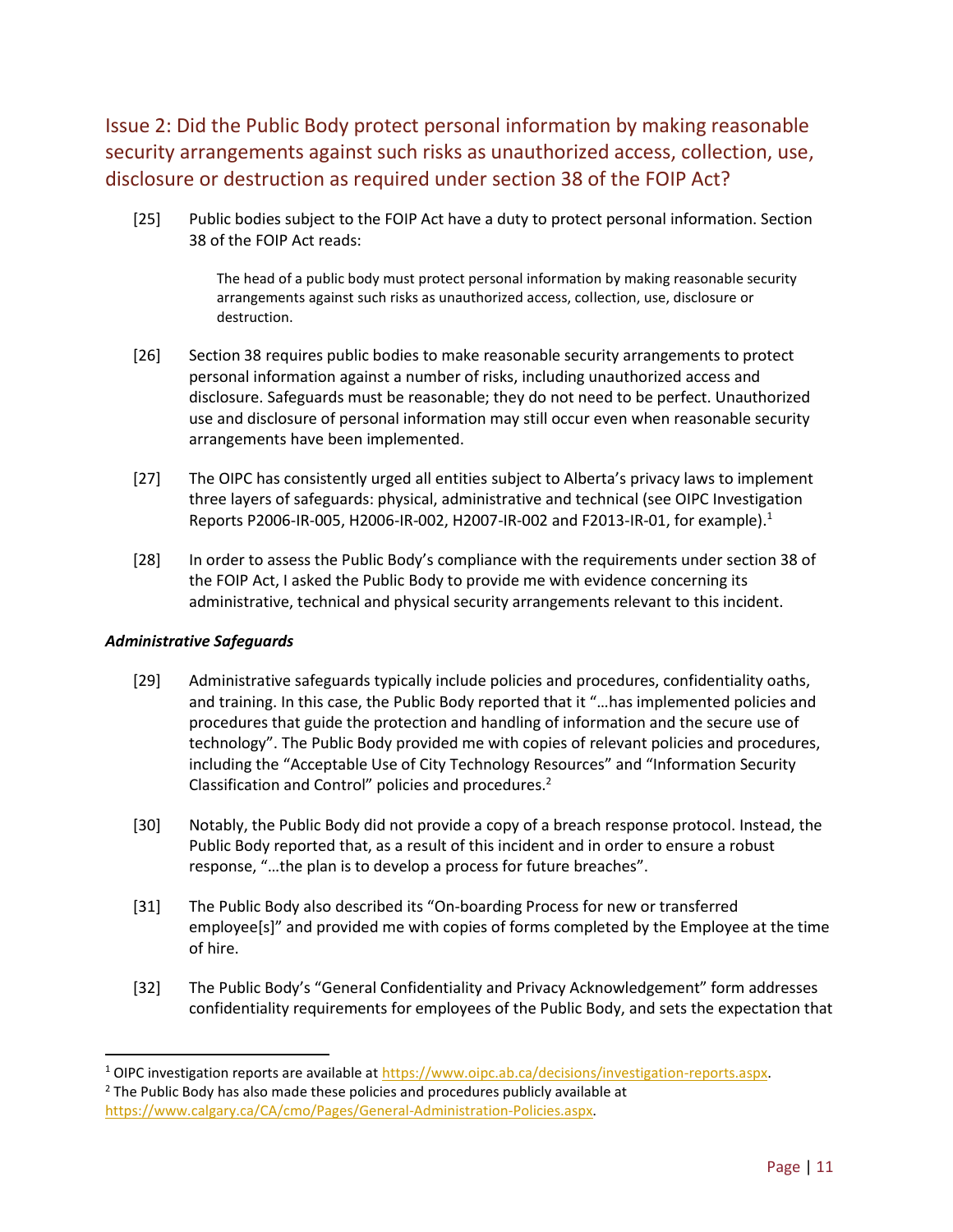employees will hold information in the workplace in confidence, and only use it as required by their work duties. The form reads, in part, as follows:

I (name) ….understand that as an employee of The City of Calgary, I am expected to abide by all legislation and policies regarding confidentiality and protection of personal information and proprietary information under the custody and control of The City of Calgary. This includes but is not limited to:

The Alberta Freedom of Information and Protection of Privacy Act (FOIP)

…

With respect to all personal and proprietary information in any format, I understand that the above policies and FOIP legislation require me:

- 1. To maintain all such information in strict confidence at all times and in all places and not to publish, sell, distribute or otherwise disclose this information except to the FOIP Program Administrator or with the prior consent of a Business Unit Manager.
- [33] The Employee signed this form on June 10, 2016. A tick box indicating "I have received information on FOIP and reviewed the relevant policies" is checked affirmatively.
- [34] The Public Body also provided me with a copy of its "Supervisor Checklist for New Employee" form, which was also signed by the Employee and his supervisor on June 10, 2016. This checklist indicates that the Employee took the "City of Calgary Orientation" training (COCO). The Public Body reported that:

COCO includes the Municipal Handbook which states that FOIP has been in effect at The City of Calgary since 1999 and that The City dedicates itself to (...) ensuring the protection of individual privacy. It provides a link for information about FOIP. COCO also requires that the employee review the Code of Conduct, Corporate Security's intranet site which has multiple resources on information security, and the Information Security intranet site which provides multiple resources on privacy protection.

[35] In addition, the Public Body indicated that:

At that time [the Employee signed off on the checklist], the supervisor verbally set expectations regarding privacy and confidentiality of information that [the Employee] had access to and would handle in the course of his duties.

#### *Physical and Technical Safeguards*

- [36] The Public Body provided me with a written description of its physical and technical safeguards relevant to this matter.
- [37] The physical safeguards in place included limited access to computer workstations, passcard locks, computer screen locks and monitoring by supervisors.
- [38] Technical safeguards included network security tools (e.g. firewalls, URL filtering), limiting access to information on a need-to-know basis, network segregation, automatic computer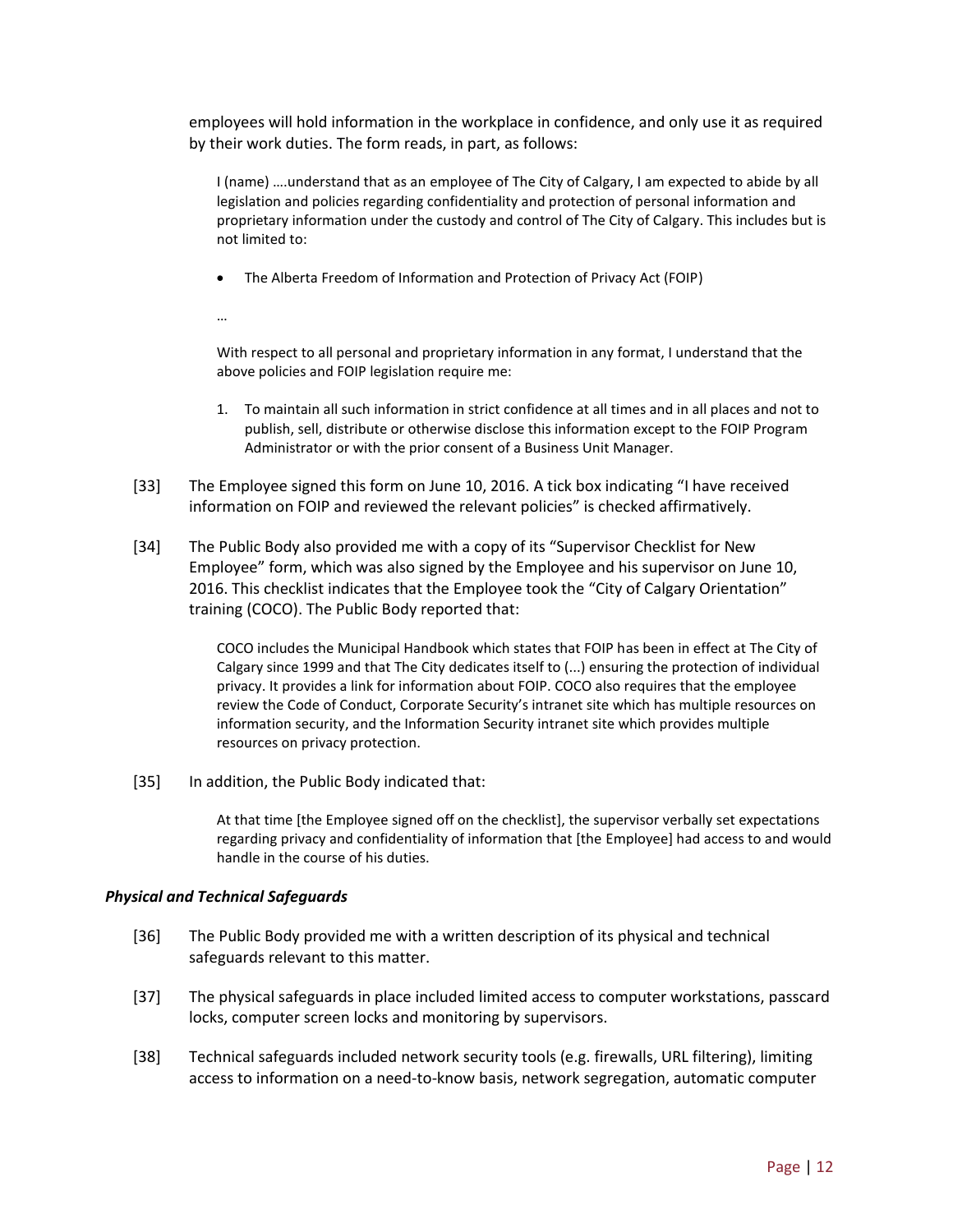screen locks, as well as monitoring and auditing networks and information accessed on a set schedule.

### **Findings**

- [39] In my view, the Public Body's physical and technical safeguards are typical of what public bodies generally implement, and are appropriate for the information technology and information assets used by the Employee in his job role.
- [40] Documentation provided to me demonstrates that the Employee undertook the onboarding activities required of all new Public Body employees and received training related to privacy and confidentiality, as per the Public Body's processes. These processes are reasonable administrative safeguards. However, I found the Public Body had not established a breach response protocol as an administrative safeguard at the time of this incident.
- [41] Previous investigation reports by the OIPC under the *Health Information Act* have established that implementing a breach response protocol is an essential component of meeting legislated requirements to safeguard health information.3,4 Additionally, when the OIPC reviews privacy impact assessments (PIAs) of custodians' administrative policies, the OIPC ensures breach response policies and protocols are in place prior to the acceptance of PIAs. The OIPC has also recommended that custodians provide regular reminders to staff about breach policies and procedures for successful breach management. The same would hold true for public bodies under the FOIP Act.

#### **Recommendation**

 $\overline{a}$ 

<span id="page-12-0"></span> I recommend that the Public Body complete its work to develop and communicate a breach response protocol to all staff.

<sup>3</sup> See *Investigation Report H2014-IR-01: Report concerning theft of unencrypted laptop containing health information*, available at [https://www.oipc.ab.ca/media/531208/h2014-001ir.pdf.](https://www.oipc.ab.ca/media/531208/h2014-001ir.pdf)

<sup>4</sup> See *Investigation Report H2015-IR-01: Privacy breach reporting in Alberta's health sector*, available at [https://www.oipc.ab.ca/media/621630/H2015-IR-01.pdf.](https://www.oipc.ab.ca/media/621630/H2015-IR-01.pdf)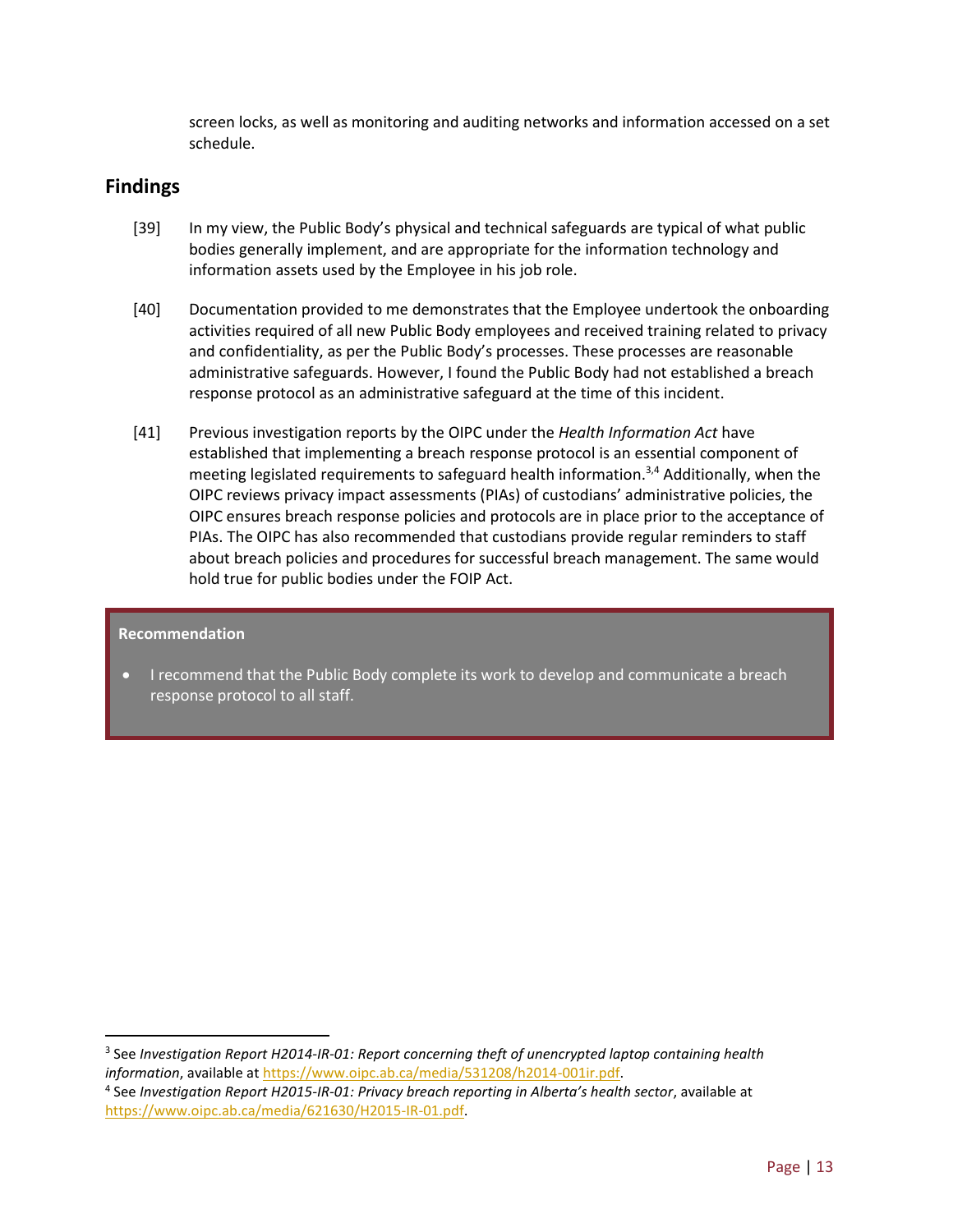## **Breach Response**

- [42] As part of my investigation of this matter, and considering the concerns raised by some of the complainants in their submissions to the OIPC, I reviewed the Public Body's response to the breach.
- [43] Under the FOIP Act, public bodies have no legal requirement or duty to notify the Commissioner of a privacy breach, and no legal requirement to notify individuals affected by a breach. Further, the Commissioner does not have the power to require that public bodies notify individuals about privacy breaches, or set terms and conditions regarding the timeliness and form of notification. Duties to notify are not FOIP Act compliance issues.
- [44] Nonetheless, a public body should have a breach response protocol implemented as a reasonable administrative safeguard under the FOIP Act.
- [45] The OIPC has published a number of guidance documents on its website to assist organizations, custodians and public bodies in responding to privacy breaches. In particular, *Key Steps in Responding to a Privacy Breach* (the Guide) was originally published in 2006, and subsequently revised and updated, most recently in August 2018. <sup>5</sup> The Guide sets out four key steps in responding to a privacy breach. The best practices in the Guide, including the four key steps, are very similar to those included in breach response guidelines issued by the Office of the Information and Privacy Commissioner for British Columbia, the Information and Privacy Commissioner of Ontario and the Office of the Privacy Commissioner of Canada.
- [46] I have reviewed the Public Body's response to this breach against the four key steps for responding to a privacy breach, as outlined in the Guide.

### <span id="page-13-0"></span>Step One: Contain the Breach

l

- [47] The Guide recommends that, in the event of a privacy breach, a public body should take immediate steps to limit the breach by containing it (e.g. stop the unauthorized practice, recover the records, shut down the system, revoke access), ensure the staff responsible for privacy are made aware, and notify the police if theft or other criminal activity are at issue.
- [48] Actions that could be taken to contain a breach resulting from unauthorized disclosure of information via email include discontinuing access to information systems, contacting the recipient(s) of the information, and obtaining an undertaking confirming that the personal information has not been viewed, used, or disclosed further, and has been securely destroyed.

<sup>5</sup> *Key Steps in Responding to Privacy Breaches* is available at [https://www.oipc.ab.ca/media/950540/guide\\_key\\_steps\\_breach\\_response\\_aug2018.pdf.](https://www.oipc.ab.ca/media/950540/guide_key_steps_breach_response_aug2018.pdf)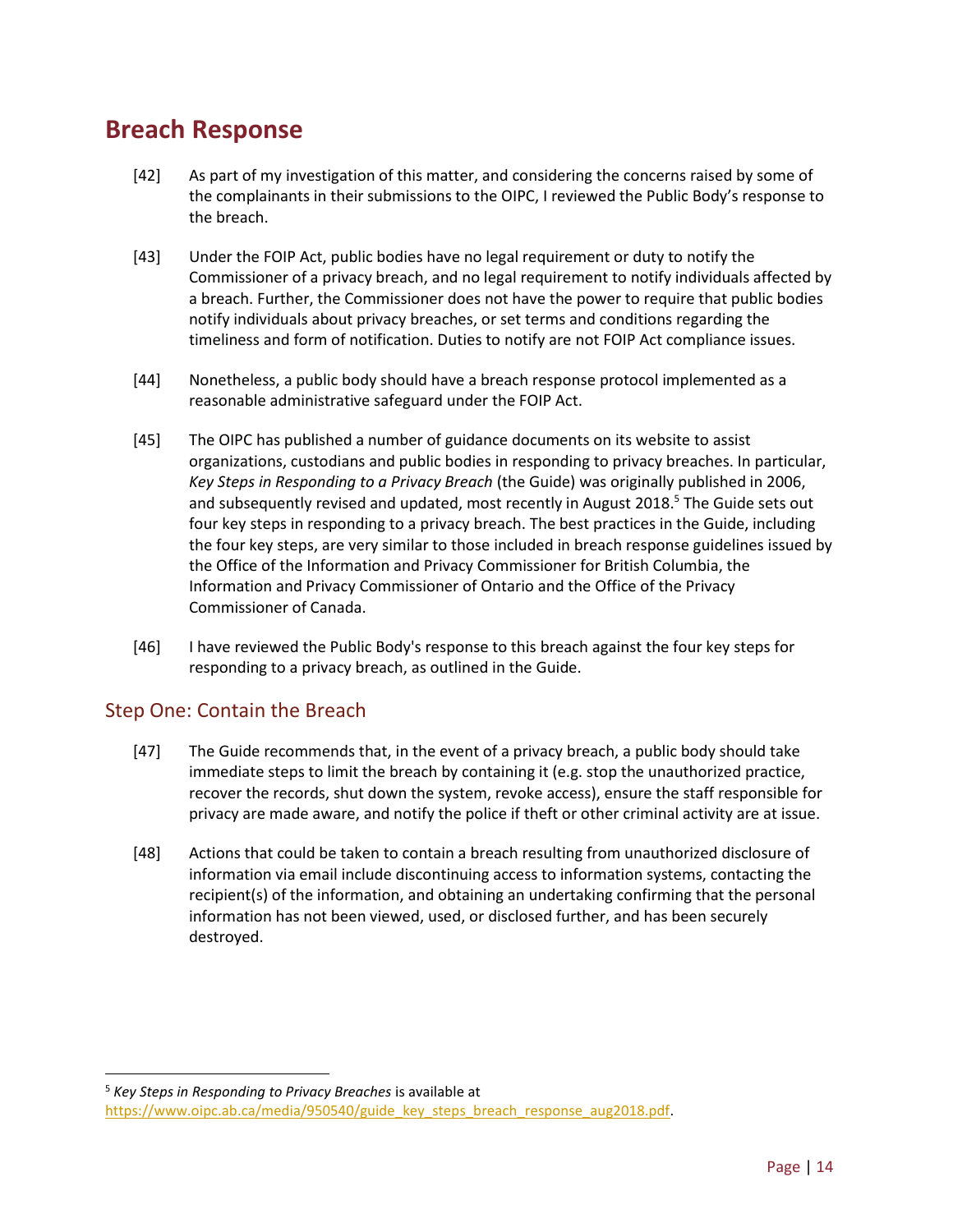- [49] In this case, the Public Body reported that it undertook the following steps to contain the breach:
	- suspended the Employee on June 21, 2016, the day the Public Body uncovered the emails from the Employee to the Recipient;
	- suspended all of the Employee's accounts on the Public Body's information systems;
	- obtained assurances from both the Employee and Recipient that the information was not further disclosed and that all copies of the emails and attachments in question were deleted; and
	- contacted the Recipient's employer (another municipality subject to the FOIP Act) on June 23, 2016, and obtained confirmation that the personal information in question had been deleted from the employer's information systems.
- [50] I consider that the Public Body's actions to contain the incident were timely and appropriate in the circumstances.

### <span id="page-14-0"></span>Step Two: Evaluate the Risks Associated with the Breach

- [51] The second step in responding to a privacy breach is to evaluate the associated risks. A number of factors to be considered are set out in the Guide, including the nature of the information involved, the cause and extent of the breach, the individuals affected by the breach, and the possible harm that could result from the breach.
- [52] The Public Body formally reported this matter to the OIPC on June 28, 2016. At the time, the Public Body assessed the type of harm that might result from the breach as follows:

Harm from this release could compromise a person's ability to obtain medical services, harm or damage personal reputation, reveals information about their health that could affect eligibility for insurance coverage or affect ability to obtain employment.

- [53] The Public Body also noted that "level of sensitivity is high as it contains medical information".
- [54] In assessing the likelihood that harm could result from the incident, the Public Body initially reported:

We are not sure who has been given access to the information beyond the staff member at [the other municipality]. We have received an explanation from our staff member that they did not know how to add a column and contacted a known person at [the other municipality], they also sent the first email to that known person's gmail account. It is impossible for us to know who else has the information.

[55] Subsequently, after the Public Body had further investigated the incident, it assessed that there was a "very low risk" of harm, advising affected individuals that…

> …the disclosure occurred when a City employee was seeking technical assistance from a close contact. We do not believe that the information was disclosed maliciously or for personal gain. There was only one recipient. The recipient works at another Alberta municipality and received this information at their personal and work email addresses. We contacted both the recipient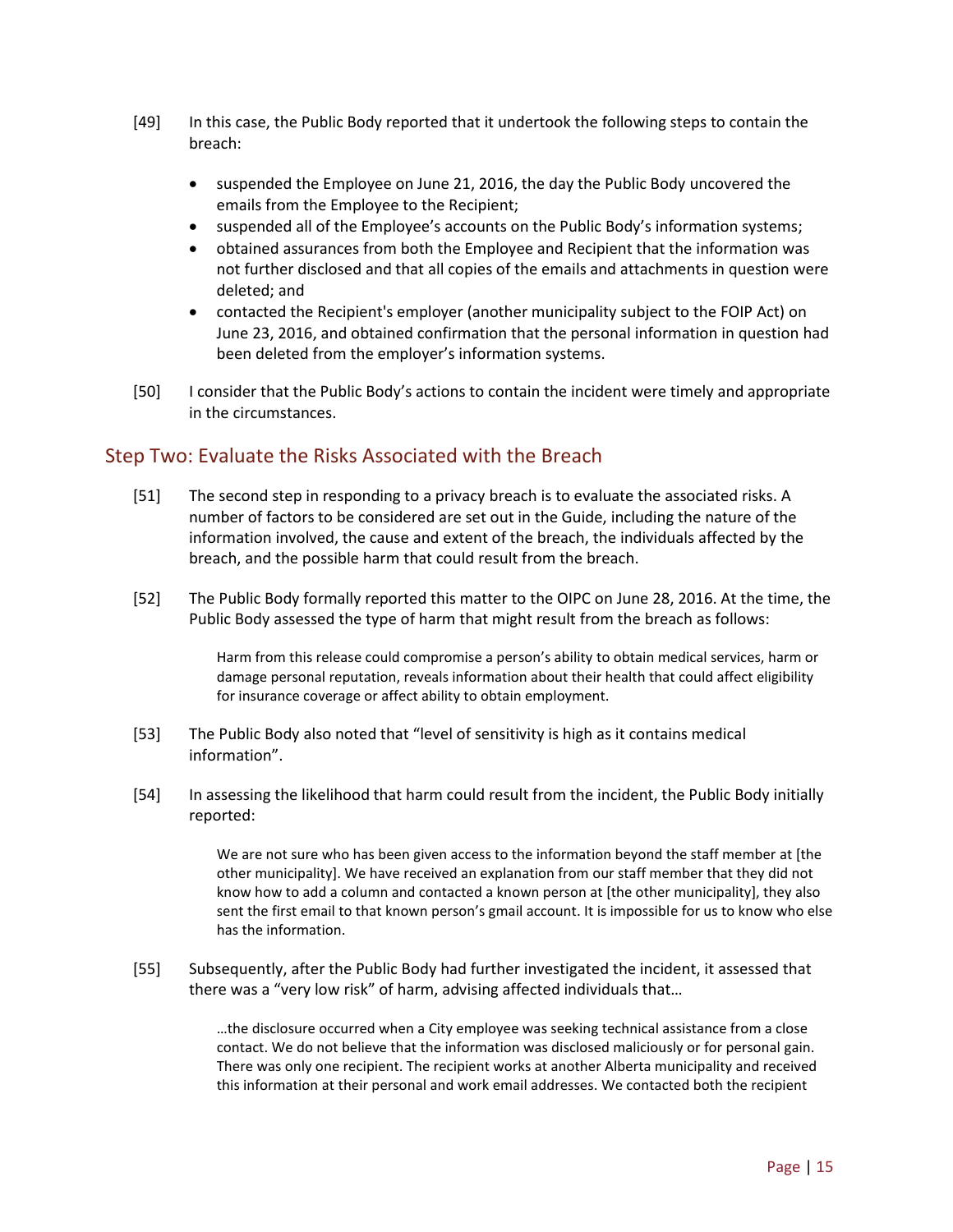and the recipient's employer and we have been advised that the information was not shared further and was deleted.

- [56] In considering the fact that the personal information at issue includes highly sensitive identifying information (i.e. medical information) that could be used to cause the harms of hurt and/or humiliation to the affected individuals, I agree with the Public Body's assessment of the types of harm that could result from this breach.
- [57] I also agree with the Public Body that the likelihood of harm resulting from the breach is low, given the circumstances. There is no evidence of malicious intent or purpose; rather, the Employee was clearly seeking assistance in completing a work assignment. Although the information was exposed for seven days it was provided to one recipient who is a known and close contact of the Employee who sent the emails. There is no reason to believe that the Recipient would have any motive or cause to use or disclose the personal information further. The Public Body very quickly contacted the Recipient and his employer (another municipality, also subject to the FOIP Act) and received assurances that the information in question was not disclosed further, and was deleted from the employer's information systems.

### <span id="page-15-0"></span>Step Three: Breach Notification and Reporting

- [58] The third step set out in the Guide is to consider whether notification of the affected individuals is necessary in order to avoid or mitigate harm. As previously noted, the Commissioner does not have the power to require that public bodies notify individuals about privacy breaches, or set terms and conditions regarding the timeliness and form of notification. These matters are not FOIP Act compliance issues; however, the OIPC will provide general advice and guidance to inform a public body's decision-making.
- [59] In this case, the Public Body explained that even though it believed the likelihood of harm was low "the City's senior management felt that notifying affected individuals was the right thing to do". The Public Body consulted with, and provided updates to, the OIPC on steps it was taking to respond to the breach, including its plans to notify affected individuals.
- [60] On August 11, 2016, the Public Body confirmed to the OIPC that it notified the following groups of individuals via registered letters:
	- current employees,
	- former employees, and
	- executors of former employees' estates, where applicable.
- [61] The Public Body also notified the FOIP Office of the Calgary Police Service in relation to those Public Body employees who worked for the Calgary Police Service and who were affected by the breach.
- [62] In addition, the Public Body issued a press release about the incident, and dedicated certain staff members to respond to any questions from affected individuals. The Public Body also offered to provide affected individuals with copies of the information about them that was in the email attachments, upon request.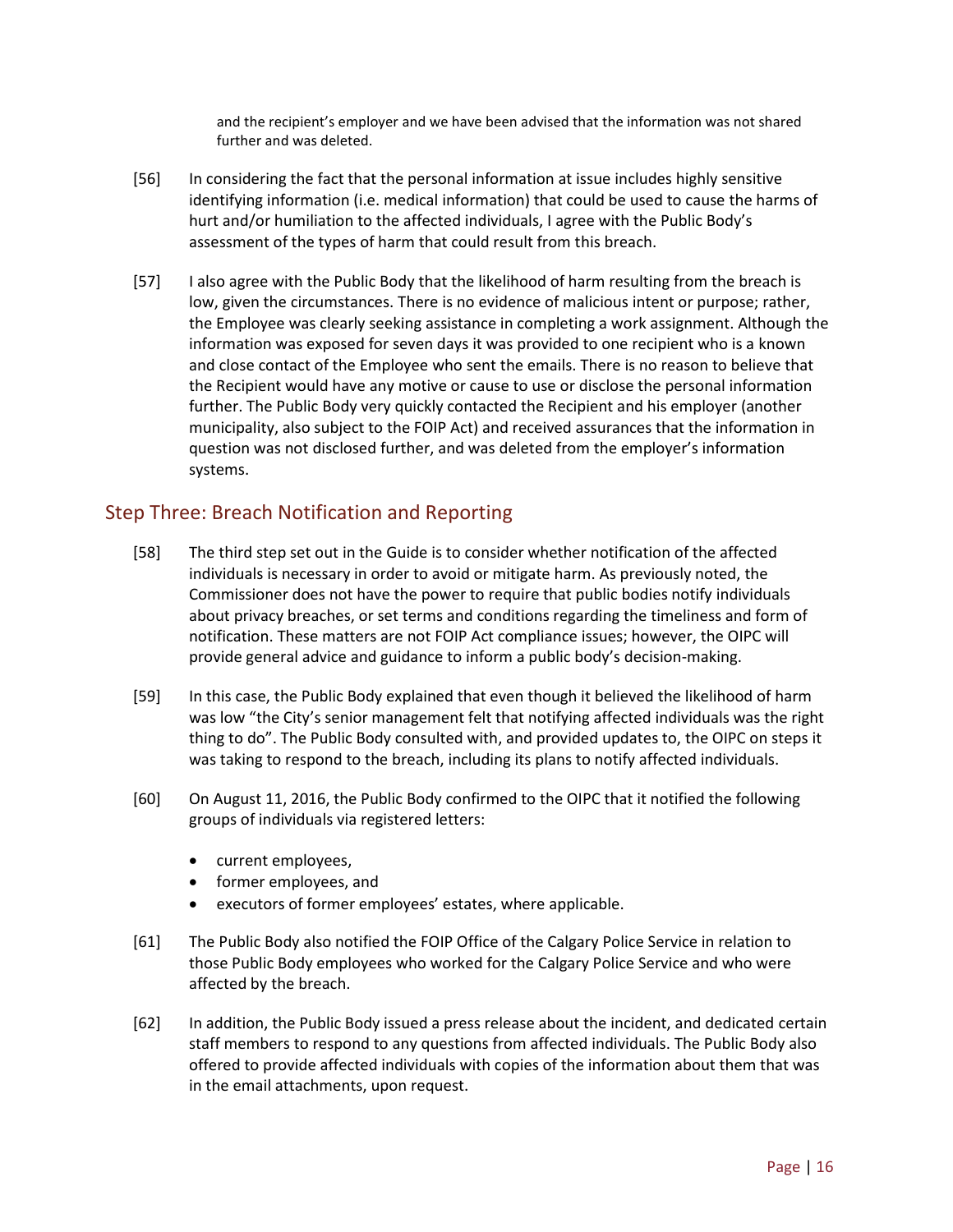- [63] With respect to timing, the Guide states, "The most important step you can take is to respond immediately to the breach." It also says, "Notification of individuals affected by the breach should occur as soon as possible following the breach."
- [64] In this case, the Public Body reported that it took more time than expected to validate addresses for certain groups of affected individuals, in particular for the representatives of deceased persons.
- <span id="page-16-0"></span>[65] Finally, the Guide says consideration should be given to notifying parties other than the affected individuals. In this case, the Public Body notified the relevant union representatives, and sent a formal report of the breach to the OIPC.

### Step Four: Prevention

- [66] With respect to the four key steps in responding to a privacy breach, the Guide states, "You should undertake steps one, two and three immediately following the breach and do so simultaneously or in quick succession. Step Four provides information for longer-term prevention strategies."
- [67] Following the best practices set out in the Guide, the final step in responding to a breach involves a thorough investigation of the cause of the breach, and developing, or improving as necessary, long-term safeguards to protect against further breaches. Policies may need to be reviewed and updated, staff training should be undertaken to ensure employees are aware of their responsibilities. An audit should be conducted at the end of the process to ensure that the prevention plan has been fully implemented. In this case, as part of the information originally provided to the OIPC about the breach, the Public Body reported it was taking the following actions:
	- dedicated three employees on the Corporate Security Team to specifically respond to breaches of this nature;
	- started a full review of current processes and information security safeguards to prevent a future reoccurrence; and
	- initiated the development of a process for future breaches, involving law, security, the FOIP Office and Corporate Issues Management, in order to identify "who needs to be involved, the roles each party has to play and steps to be taken to contain the breach, make a response, investigate and notify those affected by the breach".

### **Overall Assessment of Breach Response**

<span id="page-16-1"></span>[68] In my view, the Public Body followed the four key steps in responding to a breach, as set out in the Guide. The Public Body's actions to contain the breach were timely and appropriate in the circumstances. The Public Body assessed the risks to affected individuals, made a decision to notify, and directly notified affected individuals through registered mail, as well as indirectly through other means. Since the incident occurred, and during this investigation, the Public Body has taken preventative steps to reduce the risk of a reoccurrence.